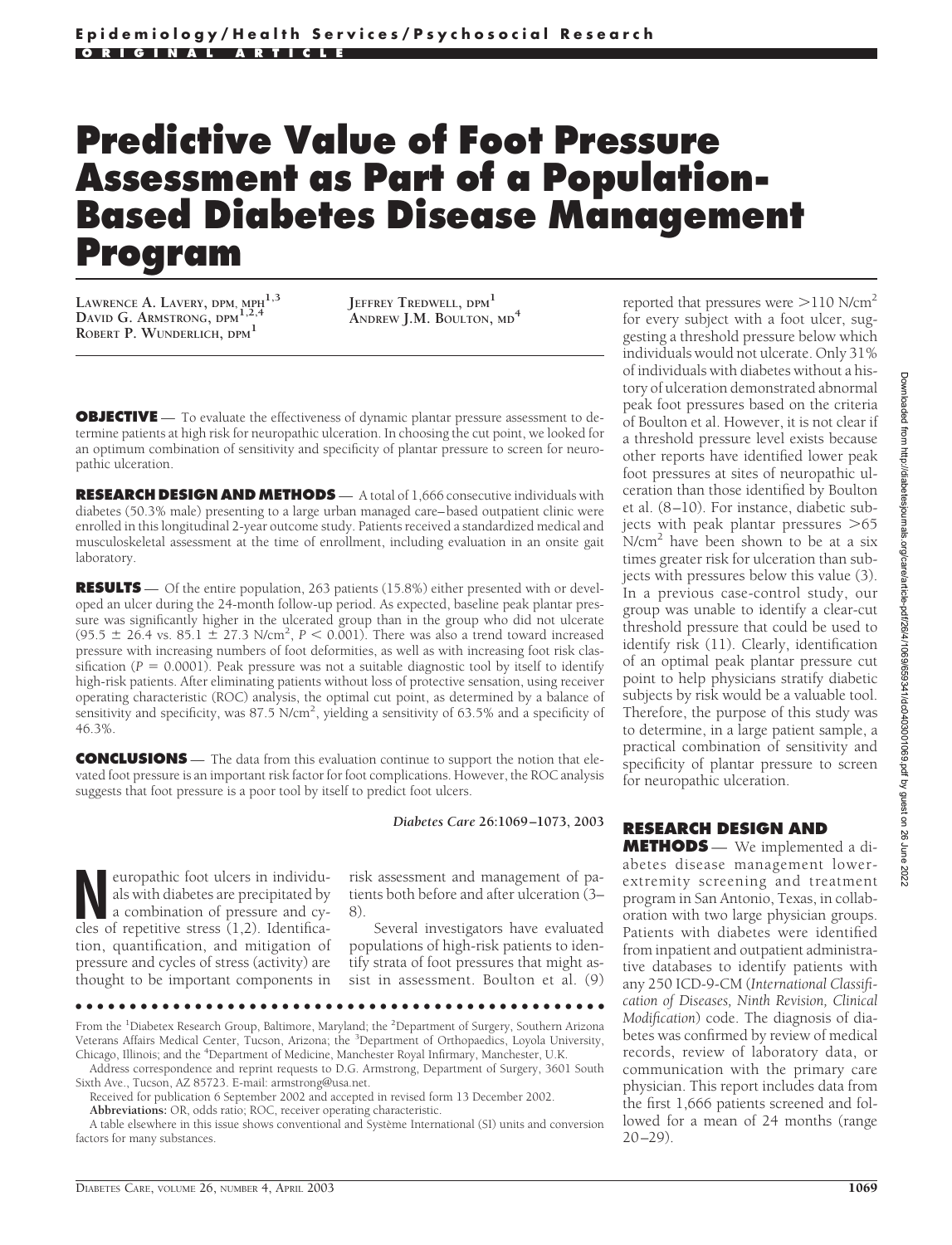Lower-extremity screening involved a review of the patient's past medical history and a comprehensive lower-extremity physical examination. Patients were screened to identify risk factors such as history of lower-extremity pathology (previous foot ulceration, amputation, Charcot arthropathy, lower-extremity arterial bypass, or lower-extremity angioplasty), peripheral sensory neuropathy, peripheral vascular disease, foot deformities, or abnormal foot pressures. A lowerextremity sensory examination was conducted using a 10-g Semmes-Weinstein monofilament (Touch-Test Sensory Evaluator; North Coast Medical, Morgan Hill, CA) and vibration perception threshold testing (VPT Tester; Salix Medical, San Antonio, TX) using the methods previously described by Armstrong et al. (12). A diagnosis of peripheral sensory neuropathy with loss of protective sensation was based on either the inability to accurately detect the 10 sites evaluated with the Semmes-Weinstein monofilament on each foot or a vibration perception threshold level of 25 V. Lower-extremity vascular status was assessed by palpating the dorsalis pedis and posterior tibial pulses. If any foot pulse was not palpable or if the patient had a history of intermittent claudication or rest pain, arterial Doppler studies were performed. A diagnosis of peripheral vascular disease was defined as a nonpalpable foot pulse and an ankle-brachial index in either foot of  $<$  0.80.

A musculoskeletal examination was performed by a staff podiatrist to identify the presence of hallux valgus, hammer or claw toes, tailor's bunions, hallux rigidus (dorsiflexion of the first metatarsophalangeal joint -50°), and ankle equinus (dorsiflexion  $\langle 0^\circ \rangle$  (3,13). The presence of callus was identified on the sole and dorsum of the foot. In addition, peak foot pressures were assessed using Novel's EMED force-plate gait analysis system (Novell, Minneapolis, MN). Peak foot pressure was identified for each foot with a two-step method using previously described criteria (14,15). The system measures pressures at a resolution of  $\sim$ 4 pixels per square centimeter over the entire surface of contact. The location and value of the largest (peak) focal pressure was recorded. For selecting the optimal diagnostic cutoff points on the scale of measurement, receiver operating characteristic (ROC) curves were used (16).

Based on screening results, patients were then categorized by their risk of diabetic foot complications, and either preventative or acute care was provided based on specific risk-based protocols. Low-risk (foot risk category 0) patients were rescreened annually. Patients were considered high risk if they fell into categories 1 or higher. Risk category 1 included patients with neuropathy and no deformity. Category 2 included patients with neuropathy and deformity. Patients with a history of ulcer or amputation fell into risk category 3. This risk classification system is based on previously published systems by Armstrong et al., the International Working Group on the Diabetic Foot, and Peters and Lavery (17– 19). Patients in the high-risk groups were scheduled for group diabetes education, evaluation by a pedorthist, and regular foot care by staff podiatrists. High-risk patients were scheduled for regular podiatry evaluation and treatment at least every 12 weeks. In addition, they were evaluated and fitted with therapeutic shoes and insoles by a certified pedorthist at the conclusion of their initial evaluation by the podiatrist. Insoles were replaced three times a year or as needed, and therapeutic shoes were replaced at least on a yearly basis.

We used a *t* test for independent samples to evaluate the difference between continuous variables between groups and a  $\chi^2$  test with 95% CIs and odds ratios (ORs) to evaluate dichotomous variables. To compare differences between race and peak plantar pressures, risk level and plantar pressures, and increasing plantar pressures based on numbers of deformity, we used an ANOVA with a post hoc Tukey Studentized Range Test for multiple comparisons. We also used a  $\chi^2$  test for trend  $(\chi^2$  trend) to assess the proportion of patients with increased plantar pressures who presented with one, two, and three forefoot deformities. For selecting the optimal diagnostic cutoff points on the scale of pressure measurement, ROC curves were used (16,20). This is a graphical method of representing sensitivity and specificity for a given test. For all analyses, we used an  $\alpha$  of 0.05. All values are expressed as means  $\pm$  SD (21).

**RESULTS** — Of the entire population, 263 patients (15.8%) developed an ulcer during the 24-month follow-up period. Characteristics of the study population

**Table 1—***Population descriptive characteristics*

| N                             | 1,666           |
|-------------------------------|-----------------|
| Age (years)                   | $69.1 \pm 11.1$ |
| % male                        | 50.4            |
| Weight (kg)                   | $83.8 \pm 19.7$ |
| Duration of diabetes          | $11.1 \pm 9.5$  |
| (years)                       |                 |
| Peak plantar                  | $866 + 274$     |
| pressure (N/cm <sup>2</sup> ) |                 |
| Vibration perception          | $22.5 + 11.7$   |
| threshold (V)                 |                 |

Data are means  $\pm$  SD unless otherwise indicated.

are provided in Table 1. The distributions of pressure for patients with and without neuropathy show a bimodal distribution (Fig. 1). Individuals with neuropathy have a distribution that is significantly skewed to the right compared with the group without neuropathy (neuropathic group: skewness coefficient  $=$  4, nonneuropathic group: coefficient  $= 0.1$ ). We also evaluated differences in individuals with and without ulceration. As expected, peak plantar pressure was significantly higher in patients who developed ulcers during the follow-up period than in patients who did not develop ulcers (95.5  $\pm$  $26.4$  vs.  $85.1 \pm 27.3$  N/cm<sup>2</sup>,  $P < 0.001$ ).

We assessed peak plantar pressures based on level of foot risk using the International Diabetic Foot Risk Classification Scheme (18,19) (Fig. 2). Patients with neuropathy and deformity and patients with a history of ulceration or amputation had significantly higher peak plantar



Figure 1—*Distribution of foot pressures in neuropathic and nonneuropathic patients. The neuropathic group was significantly skewed toward higher plantar pressures (skewness co* $efficient = 4.0$ , skewness =  $-0.4$ , SE of skew*ness 0.1). The nonneuropathic group was not significantly skewed (coefficient*  $= 0.1$ ).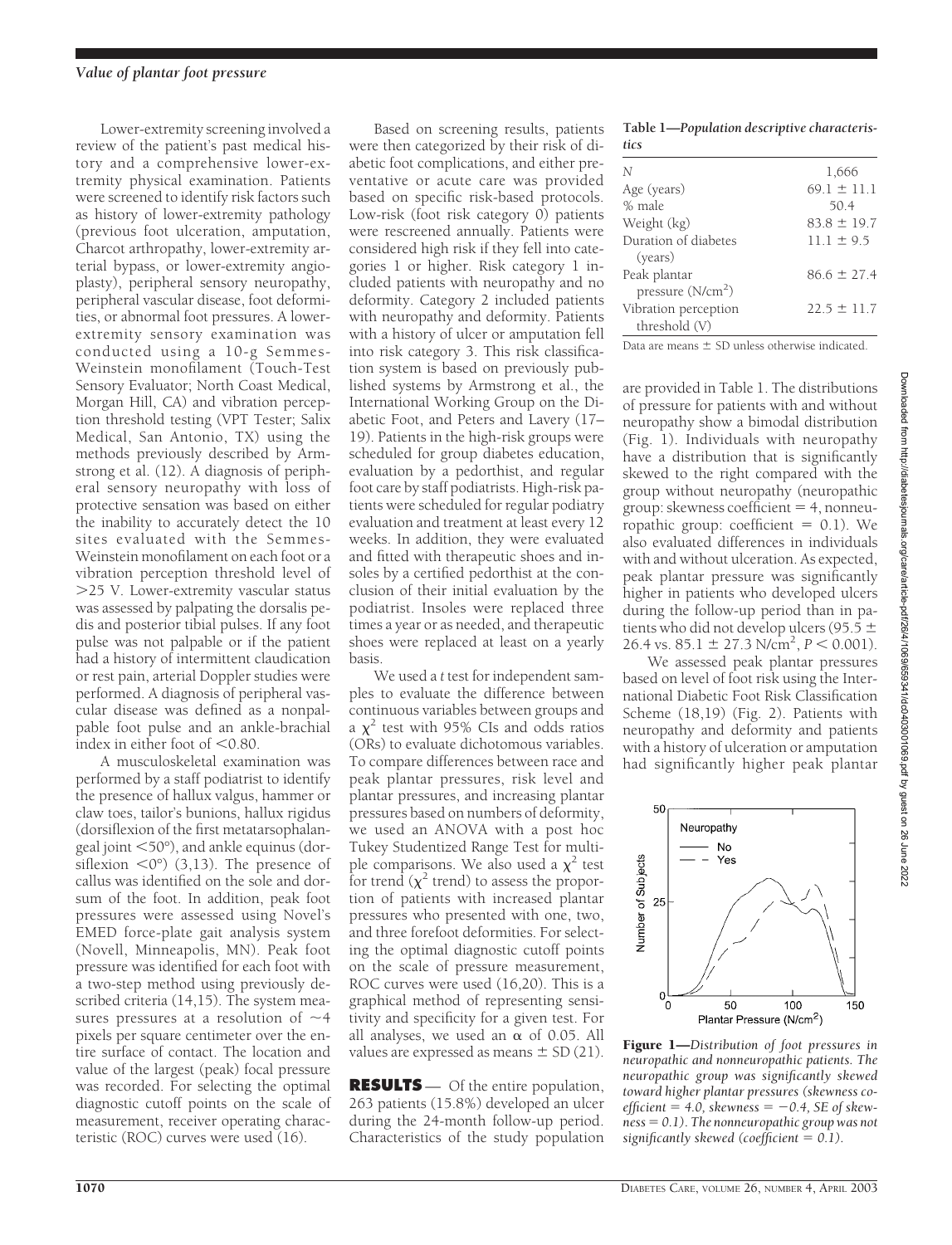

Figure 2—*Peak pressure by foot risk category. There was a trend toward higher foot pressures as the foot risk group classification increased in severity.*

pressures than patients without neuropathy  $(P = 0.0001$  for both associations). However, we could not detect a significant difference in peak plantar pressure between patients with a history of ulceration or amputation (risk group 3) and patients who had neuropathy and deformity without an ulcer or amputation history (risk group 2)  $(P = 0.64)$ . Patients with a history of ulceration or amputation had higher mean peak plantar pressures than patients with neuropathy alone (*P* 0.01). These data are illustrated in Fig. 2.

The presence of structural forefoot deformity among patients with neuropathy had a strong correlation with elevated foot pressures. For instance, individuals with hallux valgus (bunion) deformity were 1.5 times more likely to have elevated foot pressures than individuals without deformity (41.2 vs. 32.6%, *P* 0.007, OR 1.5, 95% CI 1.1–1.9). Patients with hallux limitus (limited motion at the metatarsophalangeal joint) (59.6 vs. 49.6%, *P* 0.005, OR 1.5, 95% CI 1.1– 2.0) and hammer or claw toe deformity  $(45.0 \text{ vs. } 35.7\%, P = 0.002, \text{ OR } 1.5, 95\%$ CI 1.1–1.9) were also more likely to have elevated pressures than individuals without these deformities.

It appears that multiple deformities may lead to increased pressures. There was a significant trend toward higher plantar foot pressures as the number of forefoot deformities increased  $(\chi^2)$ trend  $= 18.6, P = 0.0001$ . Furthermore, the magnitude of plantar pressure increased with increasing numbers of deformities (Fig. 3).

The presence or absence of callus was also a factor associated with elevated pressure. In this population, individuals with callus had elevated foot pressures 2.4 times more frequently than individuals without callus (65.9 vs. 44.2%, *P* 0.0001, OR 2.4, 95% CI 1.9–3.2). Individuals with callus had 18.2% higher plantar forefoot pressure than individuals presenting without callus (92.7  $\pm$  26.4 vs. 78.4  $\pm$  26.4 N/cm<sup>2</sup>, P = 0.0001).

After eliminating patients without a loss of protective sensation, using ROC analysis, the optimal cut point, as determined by a balance of sensitivity and specificity, was 87.5 N/cm<sup>2</sup>, yielding a sensitivity of 63.5% and a specificity of 46.3% (Fig. 4). At peak pressures  $>87.5$ N/cm<sup>2</sup>, the positive predictive value was 17.4% and the negative predictive value was 90.4% (Fig. 5). Patients with pressures  $>87.5$  N/cm<sup>2</sup> were twice as likely to develop an ulcer in the follow-up period



 $(17.4 \text{ vs. } 9.6\%, P = 0.0001, \text{ OR } 2.0, 95\%$ CI 1.4–2.9). A useful ROC curve should look like a hump up toward the upper left corner of the curve, and the area under the ROC curve should be significantly larger than 50%. The ROC curve from this study (Fig. 4) looks like a 45°line, and the area under the ROC curve is only 57%.

**CONCLUSIONS** — The data from this evaluation continue to support the notion that elevated foot pressure is an important risk factor for foot complications. In our study, individuals with diabetes and elevated foot pressures were two times more likely to develop a foot ulcer than subjects with lower foot pressures. As expected, foot pressures were higher in individuals with neuropathy, deformity, callus, and previous foot ulceration or amputation (22–25). However, the ROC curve suggests that foot pressure is a poor tool by itself to predict foot ulcers.

As stated above, data in this article indicate that among individuals with diabetes and sensory neuropathy, peak plantar pressures alone are not an especially valuable tool for predicting foot ulceration. Sensitivities and specificities approaching 64 and 40% (Fig. 5) for peak pressures in the range described by our group and other authors as pathological suggest strongly that pressure cannot be the sole factor associated with development of skin breakdown. Clearly, there are other factors at play that increase predictive potential when combined with plantar foot pressure assessment. We think that issues such as pressure time integral (the time that the patient spends at a point of high pressure) or activity level (the number of repetitions at the point of high pressure per unit time) may

Figure 3—*The influence of forefoot deformity on plantar pressure. \*Pres*sure with 0 deformities  $<$  pressure with 2 deformities, P = 0.001; 0 de*formities* - *3 deformities,* P *0.0001. \*\*Pressure with 1 deformity* - *pressure with 2 deformities:*  $P = 0.04$ ; 1 deformity  $\lt$  3 deformi*ties:*  $P = 0.005$ .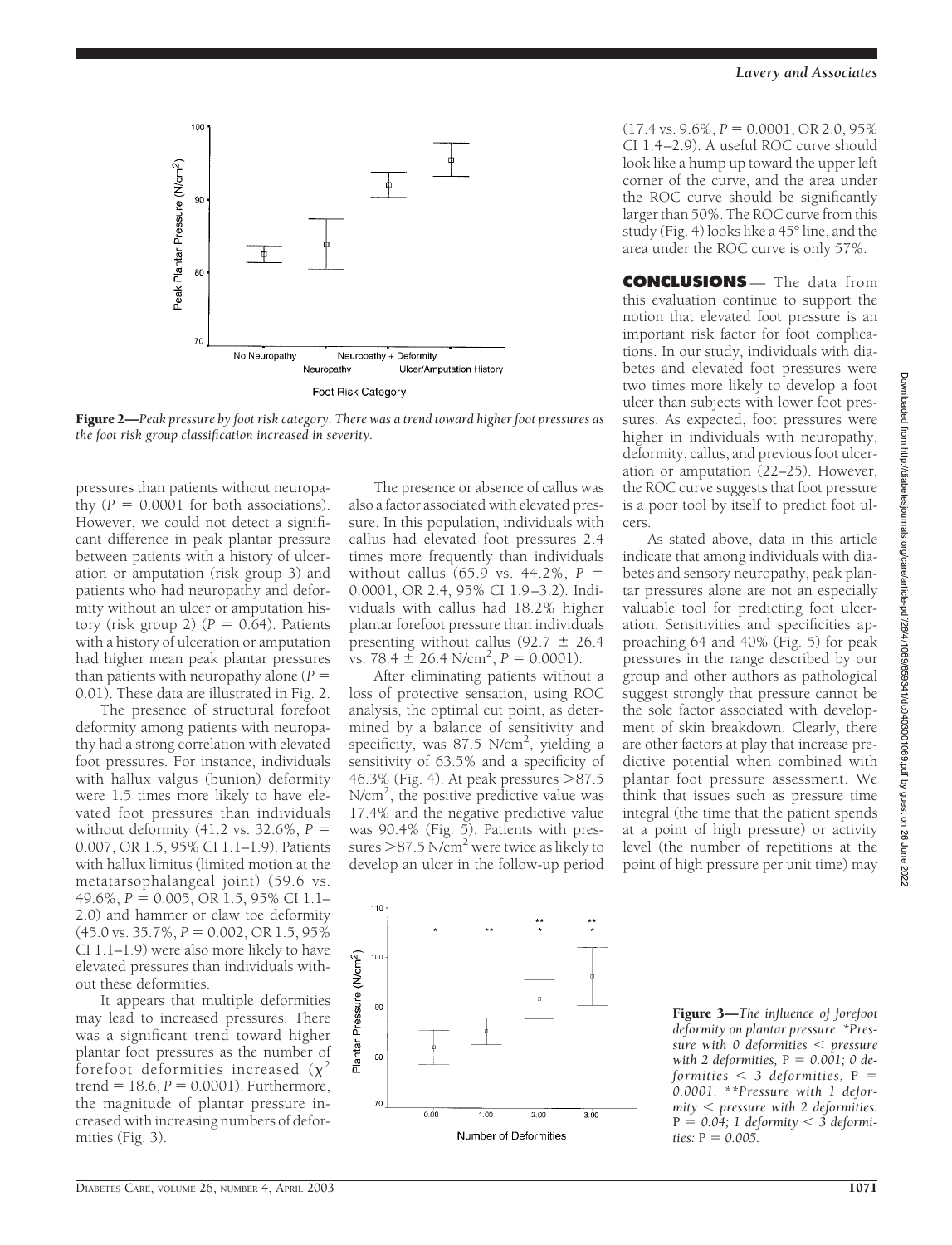

Figure 4—*ROC curve for neuropathic subjects with diabetes. Area under the curve 0.57,*  $P = 0.03$  (95% CI 0.51-0.62).

be candidates for increasing predictive potential when combined with plantar pressure.

There are a number of factors that contribute to the development of foot ulceration that we were unable to capture. The combination of neuropathy, repetitive injury, and elevated pressure and shear forces on the sole of the foot often results in unrecognized injury, inflammation, and damage to sequential tissue layers (26). Unfortunately, there are very few data to describe the effect of shear forces on the sole of the foot or to quantify the number of repetitive cycles of injury (foot steps per day) that put a patient at risk for ulceration. Without these additional factors (as mentioned before), the independent role of foot pressures remains incomplete.

Most prevention treatments have logically focused on reduction of pressure because this has been the easiest factor to evaluate (2,7,13). Evaluating and modifying activity (steps per unit time) has generally not been addressed in any widespread fashion. The number of cycles of stress may be a more important factor than absolute pressure or sheer. Perhaps a metric combining pressure, shear and activity volume in the high-risk neuropathic foot will prove to be a more useful instrument. With the advent of computerized activity monitors, this information can be readily available to most consumers. This type of dynamic data would also allow patients to monitor their activity just as they might check their



Figure 5—*Plantar foot pressures and neuropathic foot ulceration: positive and negative predictive values.* -*, Positive predictive value (%);* f*, negative predictive value (%). Predictive value of a positive test is the proportion of patients with a positive diagnosis who develop the outcome (ulcer). This measures how well the diagnostic tool predicts the outcome. It appears that positive predictive value is poor. Predictive value of a negative test is the proportion of patients with a negative diagnosis who do not develop the outcome. The negative predictive value is good. This supports the conclusion that high peak pressure alone is not useful for screening high-risk patients.*

blood glucose on a home monitoring device. We believe that future studies evaluating large samples of patients using plantar pressure assessment and activity monitoring might yield a more clinically meaningful prognostic instrument as well as an additional tool for prevention.

## **References**

- 1. Boulton AJ: The pathogenesis of diabetic foot problems: an overview. *Diabet Med* 13:S12–S16, 1996
- 2. Cavanagh PR, Ulbrecht JS, Caputo GM: Biomechanical aspects of diabetic foot disease: aetiology, treatment, and prevention. *Diabet Med* 13:S17–S22, 1996
- 3. Lavery LA, Armstrong DG, Vela SA, Quebedeaux TL, Fleischli JG: Practical criteria for screening patients at high risk for diabetic foot ulceration. *Arch Intern Med* 158:158–162, 1998
- 4. Lavery LA, Vela SA, Lavery DC, Quebedaux TL: Reducing dynamic foot pressures in high risk diabetics with foot ulcerations: a comparison of treatments. *Diabetes Care* 19:818–821, 1996
- 5. Pham HT, Armstrong DG, Harvey C, Harkless LB, Giurini JM, Veves A: Screening techniques to identify the at risk patients for developing diabetic foot ulcers in a prospective multicenter trial. *Diabetes Care* 23:606–611, 2000
- 6. Armstrong DG, Abu Rumman PL, Nixon BP, Boulton AJM: Continuous activity monitoring in persons at high risk for diabetes-related lower extremity amputation. *J Am Podiatr Med Assoc* 91:451–455, 2001
- 7. Armstrong DG, Nguyen HC, Lavery LA, van Schie CH, Boulton AJM, Harkless LB: Offloading the diabetic foot wound: a randomized clinical trial. *Diabetes Care* 24: 1019–1022, 2001
- 8. Frykberg RG, Lavery LA, Pham H, Harvey C, Harkless L, Veves A: Role of neuropathy and high foot pressures in diabetic foot ulceration. *Diabetes Care* 21:1714– 1719, 1998
- 9. Boulton AJ, Hardisty CA, Betts RP, Franks CI, Worth RC, Ward JD, Duckworth T: Dynamic foot pressure and other studies as diagnostic and management aids in diabetic neuropathy. *Diabetes Care* 6:26– 33, 1983
- 10. Armstrong DG, Lavery LA, Bushman TR: Peak foot pressures influence healing time of diabetic ulcers treated with total contact casting. *J Rehabil Res Dev* 35:1–5, 1998
- 11. Armstrong DG, Peters EJG, Athanasiou KA, Lavery LA: Is there a critical level of plantar foot pressure to identify patients at risk for neuropathic foot ulceration? *J Foot Ankle Surg* 37:303–307, 1998